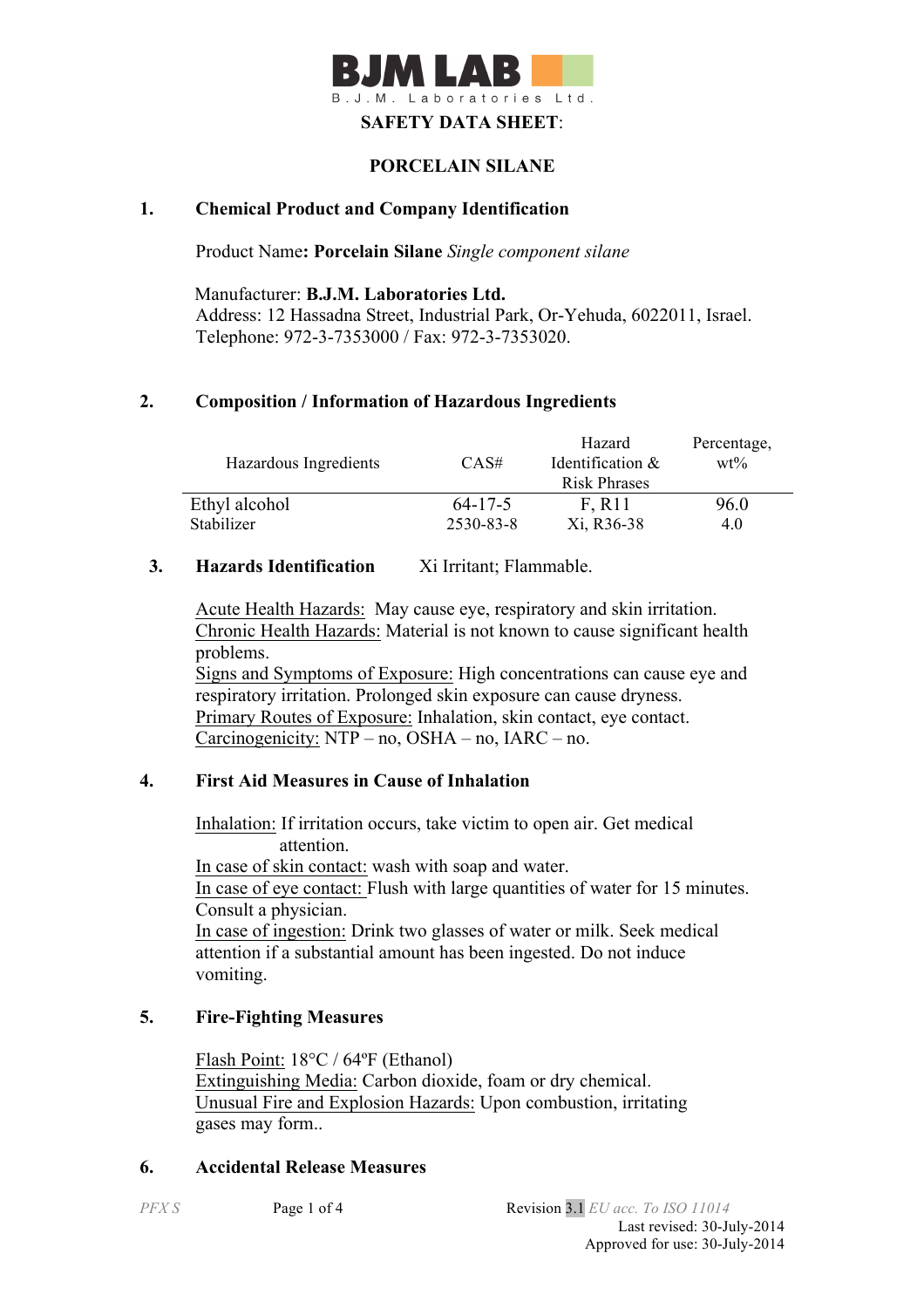

Personal Precautions: Prevent skin/ eye contact Environmental Precautions: Avoid ground water contamination.. Clean-Up Procedure: Wipe with damp paper towel. Discard properly.

## **7. Handling and Storage**

 Handling: No special measures necessary if handled according to instructions. Storage: Keep container tightly closed when not in use. Keep about 10ºC. Keep material in original packaging. Avoid extreme heat and light.

## **8. Exposure Controls/ Personal Protection**

 Exposure Controls: Use only in well ventilated areas. Eye Protection: Use protective eyewear. Hand and Skin Protection: Avoid unnecessary skin contact. Wear latex gloves when handling. Hygiene Measures: Remove spilled material from skin and clothing. Do not eat or drink when handling this material.

# **9. Physical and Chemical Properties**

Appearance: Colorless liquid Odor: Odorless. Boling Point/ Range: N/E Evaporation Bate (water = 1):  $N/A$ Vapor Density ( $Air = 1$ ):  $N/A$ Solubility in Water: Miscible Solubility in organic solvents: Soluble in alcohols, ketones, etc.

# **10. Stability and Reactivity**

 Stability: This material is stable. Hazardous Reactions: None if handled according to directions Conditions to Avoid: Heat. Incompatibility: Strong caustics, metals, sulfides and sulfites..

## **11. Toxicological Information**

Acute oral toxicity: LD50 (rat)  $>$  5000 mg/kg Irritation to Eyes: Irritates the eyes. Irritation of Skin: May irritate the skin. Allergic Effects: May cause allergic reaction on contact with skin. Other: If swallowed, may cause sore throat and burns of the mouth and throat. Prolonged exposure may cause burns to the respiratory tract , contact with soft tissues may cause burns.

# **12. Ecological Information**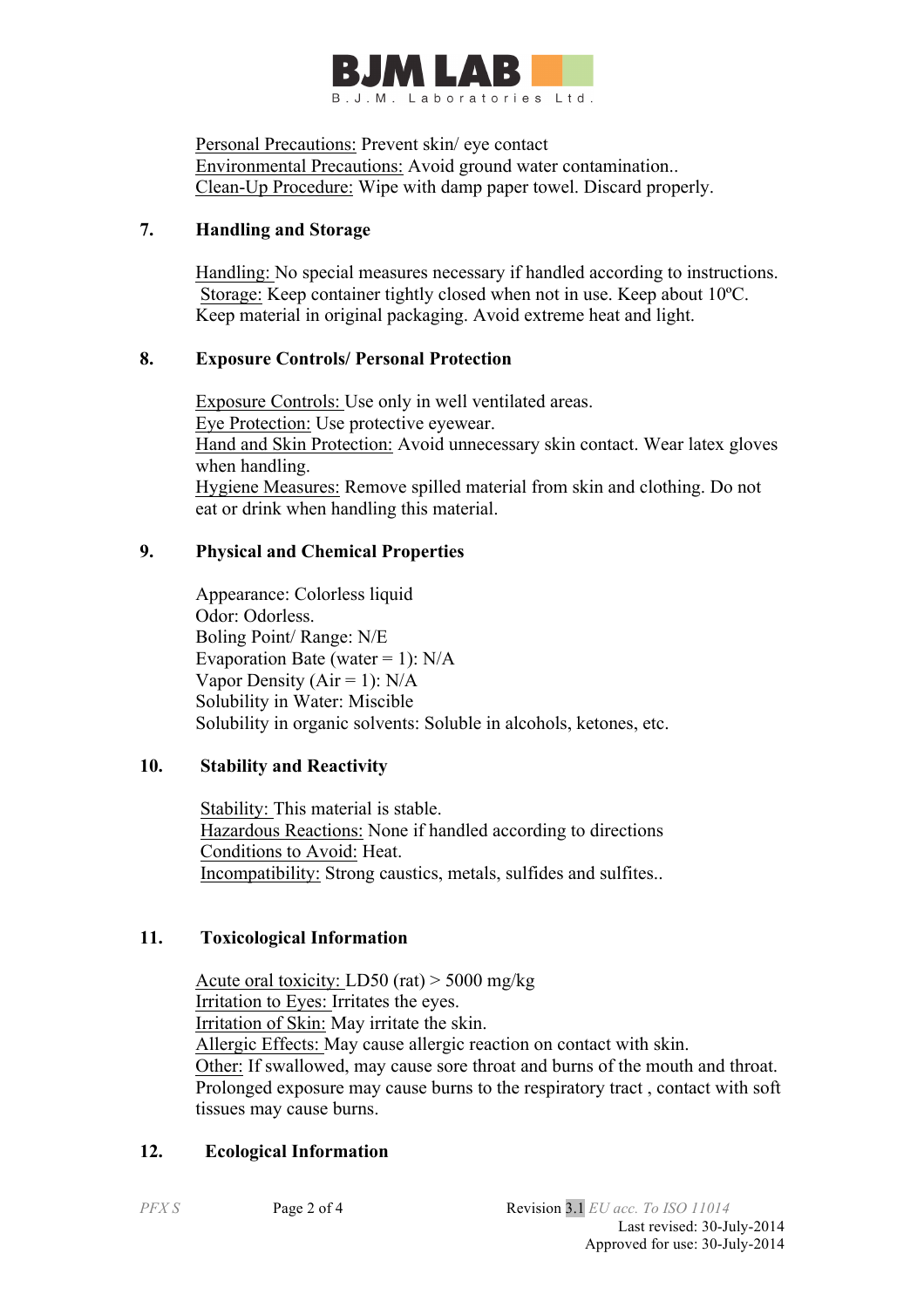

There is no specific information on the product. Use according to good working practices, avoiding release of the product into environment.

### **13. Disposal Considerations**

 May be disposed of in landfill or incinerator In accordance with local, state and federal regulations.

## **14. Transport Information**

| 14.1 Transport at land | <b>ADR</b>             | 3                       | <b>RID</b>       | 3 |
|------------------------|------------------------|-------------------------|------------------|---|
|                        | <b>UN Number</b>       | 1170                    | Kemler<br>Number |   |
|                        | Packing Group          | Ш                       |                  |   |
|                        | Proper shipping name   | <b>Ethanol Solution</b> |                  |   |
| 14.2 Transport at sea  | <b>ADNR</b>            | 3                       | <b>IMDG</b>      | 3 |
|                        | <b>UN Number</b>       | 1170                    |                  |   |
|                        | <b>EMS</b>             | $F-E$ , $S-D$           | <b>MFAG</b>      |   |
|                        | Packing Group          | Ш                       |                  |   |
|                        | Proper shipping name   | <b>Ethanol Solution</b> |                  |   |
| 14.3 Air transport     | <b>ICAO/IATA-DGR</b>   |                         |                  |   |
|                        | <b>UN Number</b>       | 1170                    |                  |   |
|                        | Proper shipping name   | <b>Ethanol Solution</b> |                  |   |
|                        | <b>Subsidiary Risk</b> |                         |                  |   |
|                        | Labels                 | <b>Ethanol Solution</b> |                  |   |
|                        | Packing Group          |                         |                  |   |
|                        |                        |                         |                  |   |

 U.S. DOT Shipping Name: Ethanol Solution U.S. DOT Hazard Class: 3 Number: UN1170 U.S. Dot Packing Group: III Other: Class 3 Flammable Liquids.

## **15. Regulatory Information**

This product requires classification according to the criteria of EC. The product is a medical device according to the EC-directive 93/42.

15.1 UN Number 1170 15.2 National regulations 15.3 EU number 15.4 Hazard symbols



15.5 Hazard designation 15.6 Risk phrases **R: 11, 36, 37/38**

Xi: Irritant. F: Highly Flammable. Contains Ethyl Alcohol

11 Highly flammable. 36 Irritating to eyes. 37/38 Irritating to respiratory system and skin.